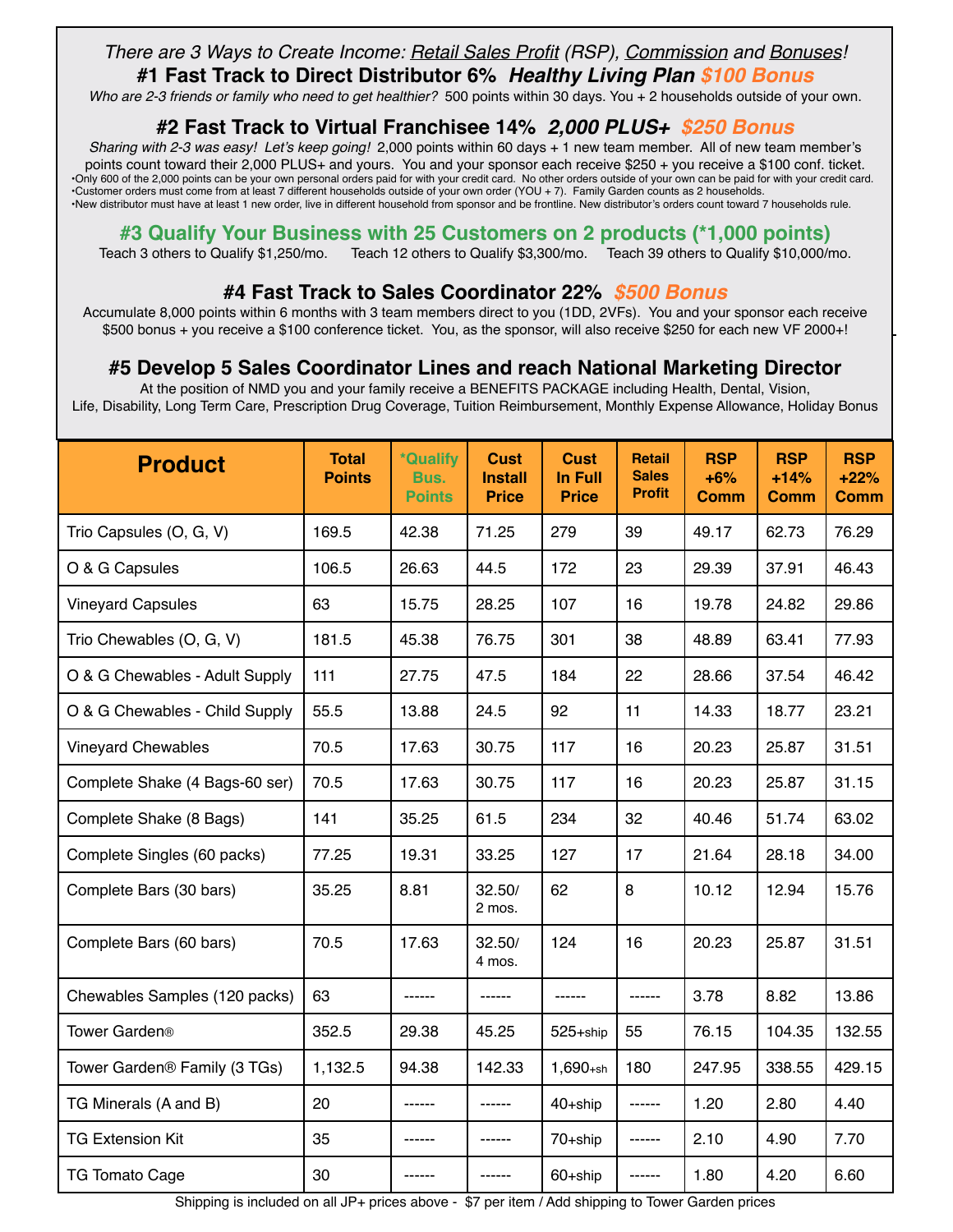

## *luice* PLUS<sup>+</sup> **CURRICAL COMPENSATION PLAN**

|         |                                                                                      | <b>CLUB LEVEL AVERAGE EARNINGS</b>          | <b>MONTHLY</b><br>AVERAGE | ANNUAL<br>AVERAGE                           |                                            |                                                           |                                                      | <b>NATIONAL</b><br><b>MARKETING</b><br><b>DIRECTOR</b><br>(NMD)                             |
|---------|--------------------------------------------------------------------------------------|---------------------------------------------|---------------------------|---------------------------------------------|--------------------------------------------|-----------------------------------------------------------|------------------------------------------------------|---------------------------------------------------------------------------------------------|
| YOU     | 1 to 2 Qualifying Distributors                                                       | \$500                                       |                           | \$6,000                                     |                                            |                                                           | <b>QUALIFYING</b>                                    |                                                                                             |
| 3 CLUB  | 3 to 11 Qualifying Distributors                                                      |                                             | \$1,250                   | \$15,000                                    |                                            | 2 Months<br>51,000                                        | <b>NATIONAL</b><br><b>MARKETING</b>                  | <b>Benefits</b><br>Package                                                                  |
| 12 CLUB | 12 to 38 Qualifying Distributors                                                     |                                             | \$3,300                   | \$40,000                                    |                                            | <b>Bonus</b>                                              | <b>DIRECTOR</b><br>(QNMD)                            | Health, Vision,                                                                             |
| 39 CLUB | 39 or More Qualifying Distributors<br>Actual average earnings for first quarter 2014 |                                             | \$10,000                  | \$120,000                                   | 6 Months<br>\$500<br><b>Bonus</b>          | <b>SENIOR SALES</b><br><b>COORDINATOR</b><br>(SSC)        | O-School                                             | Dental,<br>Disability, Life,<br>Prescription,<br>Tuition<br>Reimbursement,<br>Holiday Bonus |
|         |                                                                                      |                                             |                           | 60 Days<br>\$250<br><b>Bonus</b>            | <b>SALES</b><br><b>COORDINATOR</b><br>(SC) | 20% Business<br><b>Incentive Bonus</b><br>Up to \$500/mo. | 20% Business<br>Incentive Bonus<br>Up to \$1,000/mo. | 20% Business<br>Incentive Bonus<br>Up to \$3,000/mo                                         |
|         |                                                                                      | 30 Days<br>5100<br>Ronus                    |                           | <b>VIRTUAL</b><br><b>FRANCHISEE</b><br>(VF) | 4%<br>Promote Out<br>Bonus                 | 4%<br>Promote Out<br>Bonus                                | 4%<br>Promote Out<br>Bonus                           | 4%<br>Promote Out<br><b>Bonus</b>                                                           |
|         |                                                                                      | <b>DIRECT</b><br><b>DISTRIBUTOR</b><br>(DD) |                           | 5%<br>Performance<br>Bonus                  | 5%<br>Performance<br><b>Bonus</b>          | 5%<br>Performance<br>Bonus                                | 5%<br>Performance<br><b>Bonus</b>                    | 5%<br>Performance<br>Bonus                                                                  |
|         | <b>DISTRIBUTOR</b>                                                                   | 6%<br>Commission                            |                           | 14%<br>Commission                           | 22%<br>Commission                          | 22%<br>Commission                                         | 22%<br>Commission                                    | 22%<br>Commission                                                                           |
|         | <b>Retail Sales</b><br>Profit                                                        | <b>Retail Sales</b><br>Profit               |                           | <b>Retail Sales</b><br>Profit               | <b>Retail Sales</b><br>Profit              | <b>Retail Sales</b><br>Profit                             | <b>Retail Sales</b><br>Profit                        | <b>Retail Sales</b><br>Profit                                                               |